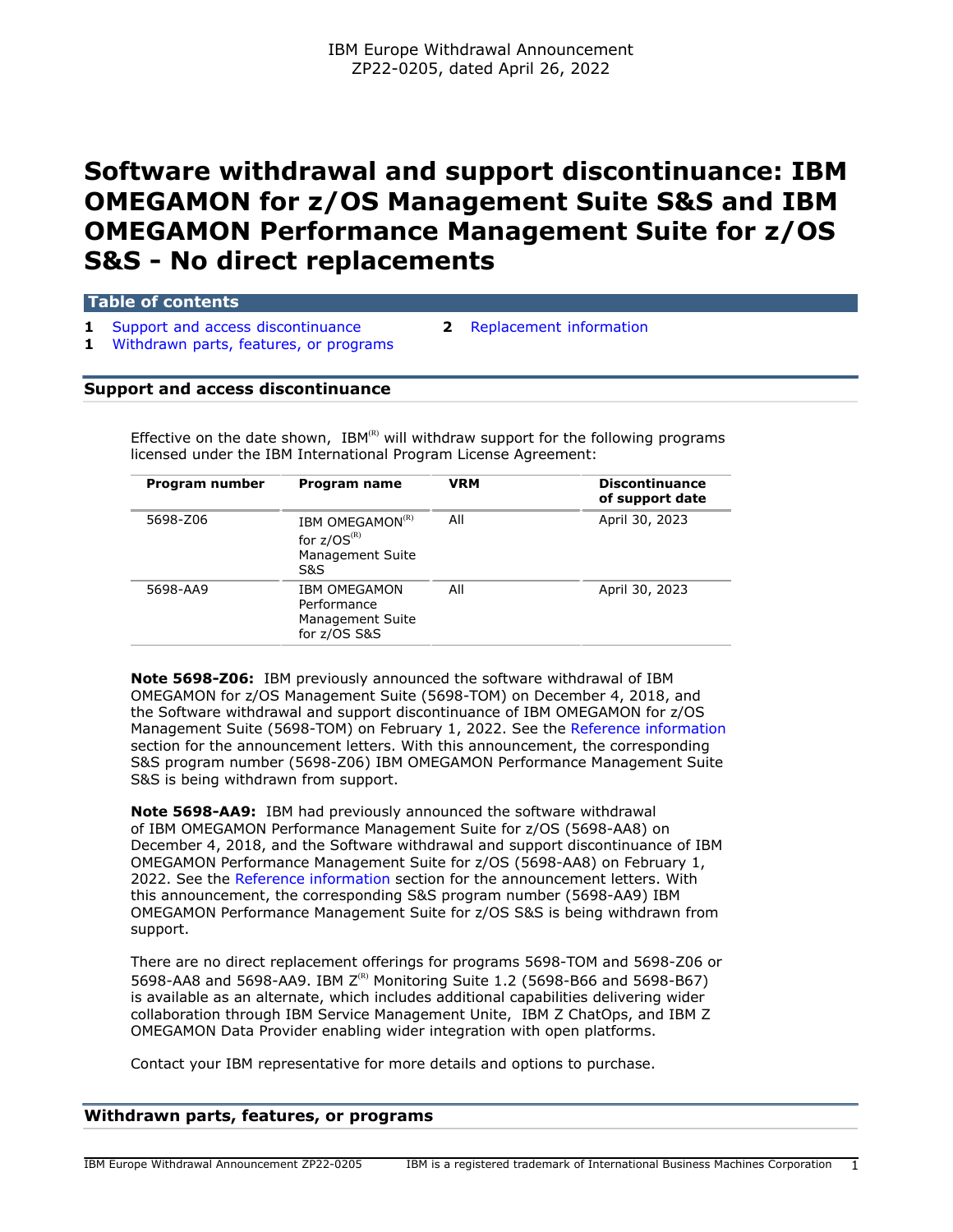#### **Build-to-order release withdrawal**

Effective September 5, 2022, IBM will withdraw from marketing the following programs licensed under the IBM International Program License Agreement:

| Program number | Program name                                                        | <b>VRM</b> |  |
|----------------|---------------------------------------------------------------------|------------|--|
| 5698-Z06       | IBM OMEGAMON for z/OS<br>Management Suite S&S                       | All        |  |
| 5698-AA9       | <b>IBM OMEGAMON</b><br>Performance Management<br>Suite for z/OS S&S | All        |  |

## **Build-to-order program and feature number withdrawal**

Effective September 5, 2022, the following programs and features will be withdrawn.

#### **Software maintenance programs**

| Program number | <b>Program and feature</b><br>name                                  | <b>VRM</b> |
|----------------|---------------------------------------------------------------------|------------|
| 5698-Z06       | IBM OMEGAMON for z/OS<br>Management Suite S&S                       | All        |
| 5698-AA9       | <b>IBM OMEGAMON</b><br>Performance Management<br>Suite for z/OS S&s | All        |

# <span id="page-1-0"></span>**Replacement information**

There are no direct replacements for the withdrawn programs.

# **Order processing**

Orders received on or after the effective date of withdrawal will not be filled. Client requested arrival dates (CRADs), if any, must be prior to the effective date of withdrawal.

# <span id="page-1-1"></span>**Reference information**

For information about software withdrawal for IBM OMEGAMON for z/OS Management Suite S&S (5698-TOM) and IBM OMEGAMON Performance Management Suite for z/OS (5698-AA8), see Withdrawal Announcement [ZP18-0610,](http://www.ibm.com/common/ssi/cgi-bin/ssialias?infotype=an&subtype=ca&appname=gpateam&supplier=877&letternum=ENUSZP18-0610) dated December 4, 2018.

For information about software withdrawal and support discontinuance of IBM OMEGAMON for z/OS Management Suite (5698-TOM) and IBM OMEGAMON Performance Management Suite for z/OS (5698-AA8), see Software Announcement [ZP22-0151,](http://www.ibm.com/common/ssi/cgi-bin/ssialias?infotype=an&subtype=ca&appname=gpateam&supplier=877&letternum=ENUSZP22-0151) dated February 15, 2022.

# **Technical support**

Technical support continues to be available until April 30, 2023. Support extensions are not available.

See the [IBM Support](https://www.ibm.com/support) website for product support information.

## *Trademarks*